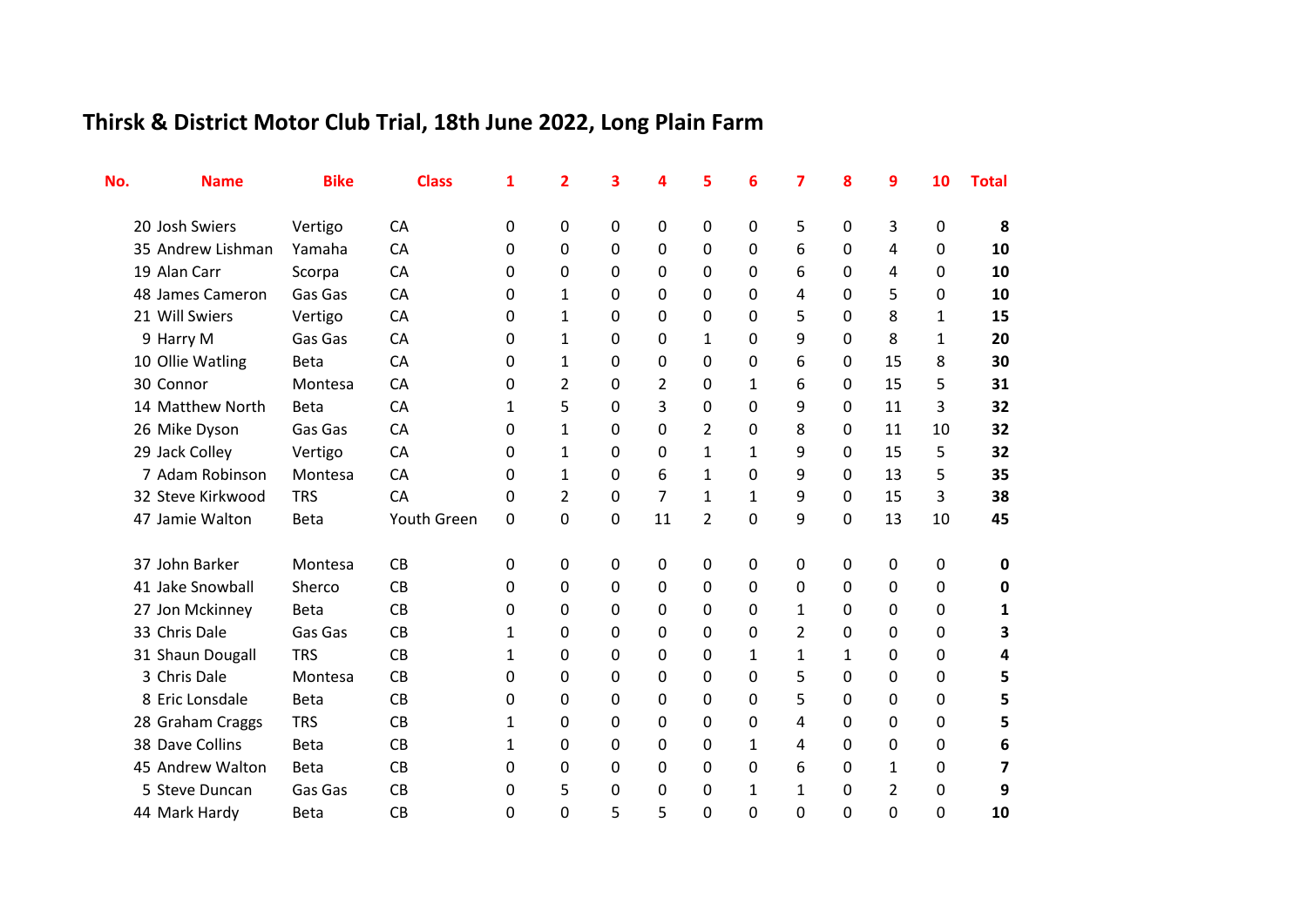| 4 Aran Hunter                | Sherco            | <b>CB</b>    | 0 |          | 0 | 0 |              |   |               | 0 | 1  | 0 | 11 |
|------------------------------|-------------------|--------------|---|----------|---|---|--------------|---|---------------|---|----|---|----|
| 16 Anthony Thompsor Gas Gas  |                   | <b>CB</b>    | 0 | 0        | 0 | 6 | 0            | 0 | $\mathcal{P}$ | 0 | 4  | 0 | 12 |
| 22 Peter Hook                | Gas Gas           | CB           | 0 | 0        | 0 | 0 | 0            | 0 | 2             | 0 | 6  | 4 | 12 |
| 40 Mark Snowball             | Gas Gas           | <b>CB</b>    | 0 | 0        | 1 | 0 | 5            | 0 | 3             | 1 | 2  | 1 | 13 |
| 42 Richard Sanderson Gas Gas |                   | <b>CB</b>    | 0 | 1        | 0 | 0 | 1            | 0 | 11            | 0 | 1  | 0 | 14 |
| 17 Rich Pool                 | <b>Beta</b>       | <b>CB</b>    | 0 | 0        | 0 | 0 | 1            | 0 | 11            | 0 | 3  | 0 | 15 |
| 24 Dave Lambert              | Montesa           | <b>CB</b>    | 0 | 0        | 0 | 0 | 5            | 0 | 7             | 0 | 2  | 2 | 16 |
| 12 Dominic Coleman           | Montesa           | CB           |   | 0        | 0 | 2 | 1            | 0 | 7             | 0 | 3  | 0 | 18 |
| 39 Cameron Balmain           | Sherco            | <b>CB</b>    |   | 0        | 5 | 0 | 0            | 0 | 5             | 0 | 7  | 0 | 18 |
| 43 George Hardy              | <b>Beta</b>       | CB           | 2 | 0        | 0 | 2 | 0            | 0 | 7             | 0 | 7  | 0 | 18 |
| 36 William Lishman           | <b>Beta</b>       | Youth Yellow | 0 | 0        | 0 | 0 | 0            | 0 | 10            | 2 | 1  | 5 | 18 |
| 25 Wayne Galloway            | <b>TRS</b>        | <b>CB</b>    | 0 | 0        | 0 | 5 | 10           | 1 | 0             | 0 | 5  | 0 | 21 |
| 6 Paul Dixon                 | <b>Beta</b>       | <b>CB</b>    | 0 | 5        | 0 | 6 | 6            | 0 | 8             | 2 | 0  | 5 | 32 |
| 15 Scott Almond              | Gas Gas           | CB           | 0 | 5        | 3 | 6 | 0            | 0 | 10            | 0 | 5  | 5 | 34 |
| 46 Matthew Walton            | <b>Beta</b>       | Youth Yellow | 0 | 0        | 0 | 0 | 4            | 0 | 15            | 6 | 10 | 2 | 37 |
| 18 Tim Rose                  | Vertigo           | CB           | 0 | 0        | 8 | 3 | $\mathbf{1}$ | 5 | 11            | 0 | 7  | 5 | 40 |
| 2 John Pattinson             | Tenaci Wong White |              | 0 | 0        | 0 | 0 | 0            | 0 | 0             | 0 | 0  | 0 | o  |
|                              |                   |              |   |          | 0 |   | $\mathbf{0}$ | 0 | 0             |   | 0  |   |    |
| 11 Tim Marrison              | Scorpa            | White        | 0 | 0        |   | 0 |              |   |               | 0 |    | 0 | n  |
| 23 Jez Dzierzek              | Montesa           | White        | O | 0        | 0 | 0 | 0            | 0 | 0             | 0 | 0  | 0 |    |
| 1 Chris Pearson              | <b>Beta</b>       | White        | 0 | 0        | 0 | 0 | 1            | 0 | 0             | 0 | 0  | 0 |    |
| 34 Mark Williamson           | <b>TRS</b>        | White        | 0 | $\Omega$ | 0 | 0 | 0            | 0 | 5             | 0 | 0  | 0 |    |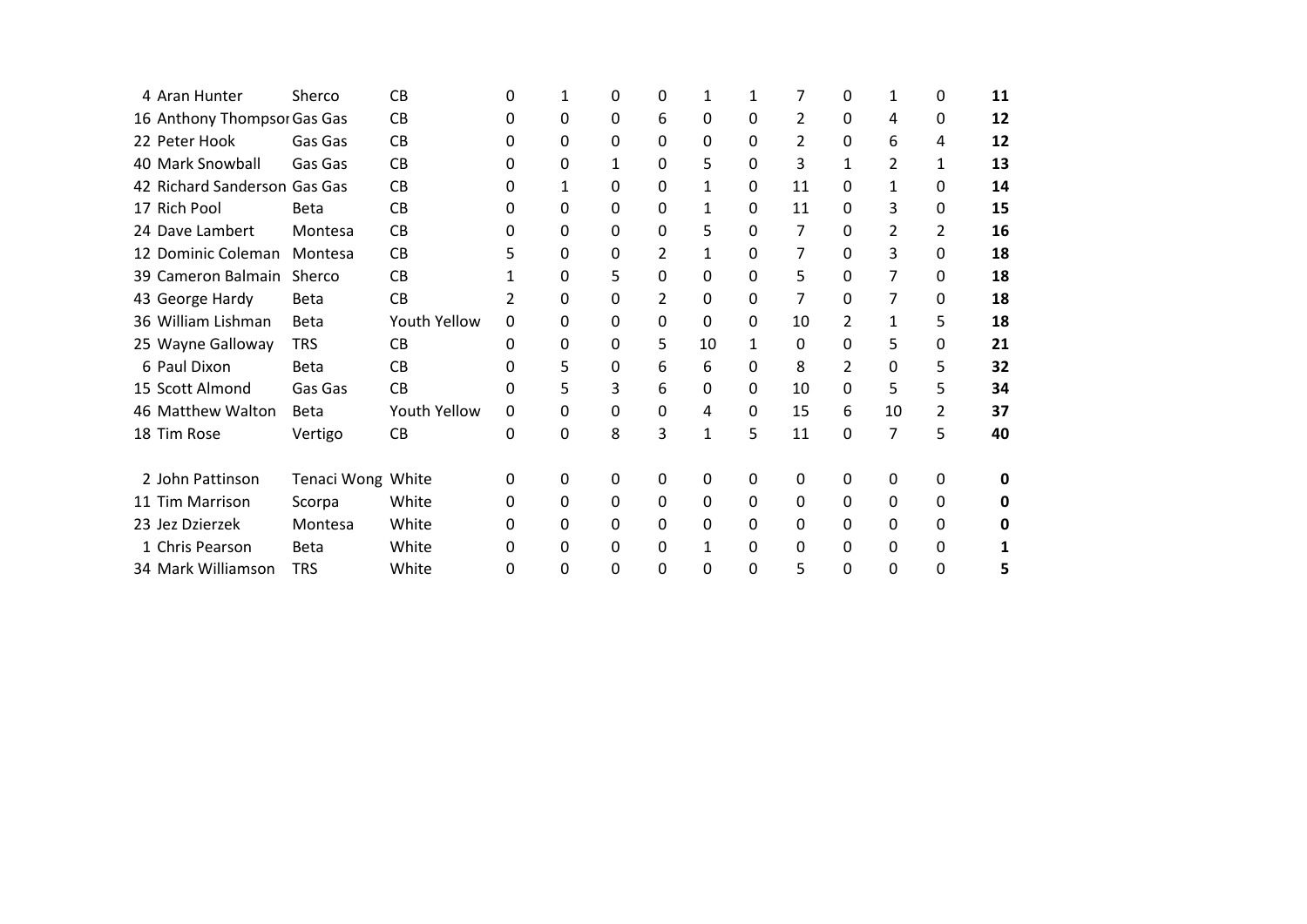Many thanks to all the observers, we really appreciate your help at our trial. Also thanks to the landowner for use of the land.